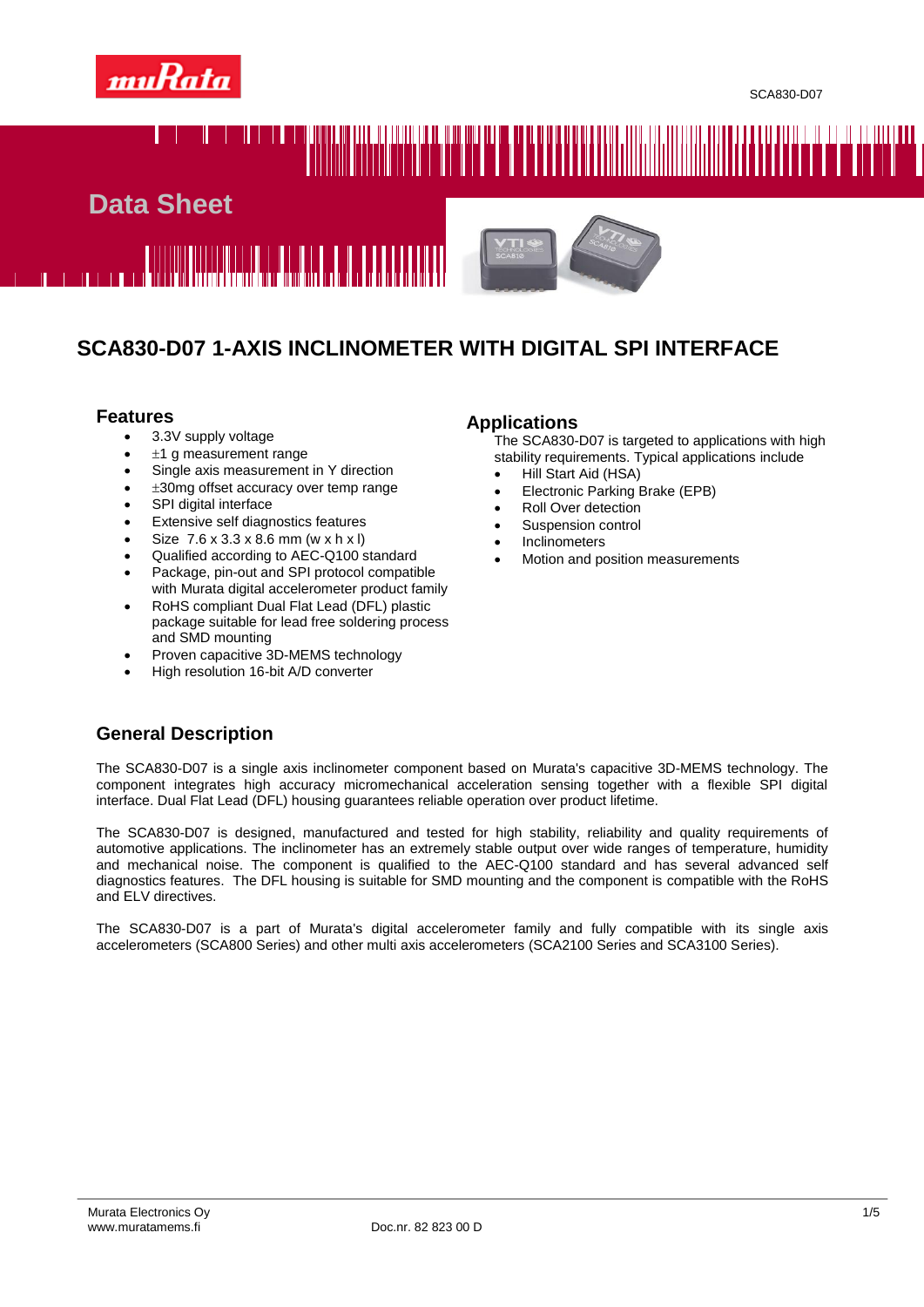

## **Performance Characteristics**

Vdd=3.3 V and ambient temperature unless otherwise specified.

| Parameter                              | Condition                                                       |                 |                              |                   |                     |
|----------------------------------------|-----------------------------------------------------------------|-----------------|------------------------------|-------------------|---------------------|
|                                        |                                                                 | Min             | $Type^{A)}$                  | Max               | <b>Units</b>        |
| Analog and digital Vdd                 |                                                                 | 3.0             |                              | 3.6               | $\vee$              |
| Current consumption                    | Active mode<br>Power down mode                                  |                 | 5                            | 6.3<br>0.1        | mA<br>mA            |
| Measurement range                      | Measurement axis (Y)                                            | $-1$<br>$-90$   |                              | 1<br>$+90$        | å                   |
| Operating temperature                  |                                                                 | $-40$           |                              | 125               | $^{\circ}C$         |
| Total offset error <sup>B)</sup>       | Temperature range -40  +125 °C                                  | $-70$           |                              | $+70$             | mg                  |
| Offset stability <sup>C)</sup>         | Temperature range -40  +125 °C                                  | $-25$<br>$-1.5$ |                              | 25<br>1.5         | mg<br>$\circ$       |
| Offset calibration error <sup>D)</sup> | @25°C                                                           |                 | ±20<br>±1.1                  |                   | mg<br>$\circ$       |
| Offset temperature drift               | Temperature range -40  +125 °C<br>Temperature range -20  +85 °C |                 | $±13$ <sup>F)</sup><br>±0.85 | 30 <sup>E</sup>   | mg<br>mg<br>$\circ$ |
| Sensitivity                            | 16 bit output<br>between ±3°                                    |                 | 32 000<br>0.00179            |                   | Count/g<br>°/Count  |
| Total sensitivity error                | Temperature range -40  +125 °C                                  | $-4$            |                              | $\overline{4}$    | %FS                 |
| Sensitivity calibration error          | @25 °C ±5°C                                                     |                 | ±1.4                         |                   | %FS                 |
| Sensitivity temperature drift          | Temperature range -40  +125 °C                                  |                 | ±0.9                         |                   | %FS                 |
| Linearity error                        | $+1g$ -1g range                                                 | $-20$           |                              | 20                | mg                  |
| Cross-Axis sensitivity                 |                                                                 |                 | ±2                           | ±3.5              | %                   |
| Zero acceleration output               | 2-complement                                                    |                 | $\Omega$                     |                   | Counts              |
| Amplitude response                     | -3dB frequency                                                  |                 | 6.25                         |                   | Hz                  |
| Noise                                  |                                                                 |                 | 0.15                         | 5                 | mg RMS              |
| Power on setup time                    |                                                                 |                 |                              | 0.3               | s                   |
| Output data rate                       |                                                                 |                 | 125                          |                   | Hz                  |
| Output load                            |                                                                 |                 |                              | 50                | pF                  |
| SPI clock rate                         |                                                                 |                 |                              | 8                 | <b>MHz</b>          |
| <b>ESD</b> protection                  | Human Body Model<br><b>Charge Device Model</b>                  |                 |                              | 2<br>$\mathbf{1}$ | <b>kV</b><br>kV     |
| Moisture sensitivity level             | IPC/JEDEC J-STD-020C, Level 3                                   |                 |                              |                   |                     |
| Mechanical shock                       |                                                                 |                 |                              | 20 000            | g                   |
| ID register value                      | Customer readable ID register (27hex)                           |                 | 0A                           |                   |                     |

**A)** Typical  $\pm$  values are  $\pm 3$  sigma variation limits from validation test population.

B) Includes offset deviation from 0g value including calibration error and drift over lifetime, temperature and  $\overline{B}$ supply voltage.

C) **After mounting of ECU the application and after offset zero-setting at room temperature. Relevant offset failure due to temperature dependency of offset as well as aging over lifetime** D)

Includes offset deviation from 0g value including calibration error and drift over lifetime.

E) Offset drift due to temperature. Value is a relative value and has been centered to zero. Error defined as maximum change of offset in temperature range. Offset (max)-Offset Min). 100% tested in production.

F) Biggest change of output from RT value due temperature.

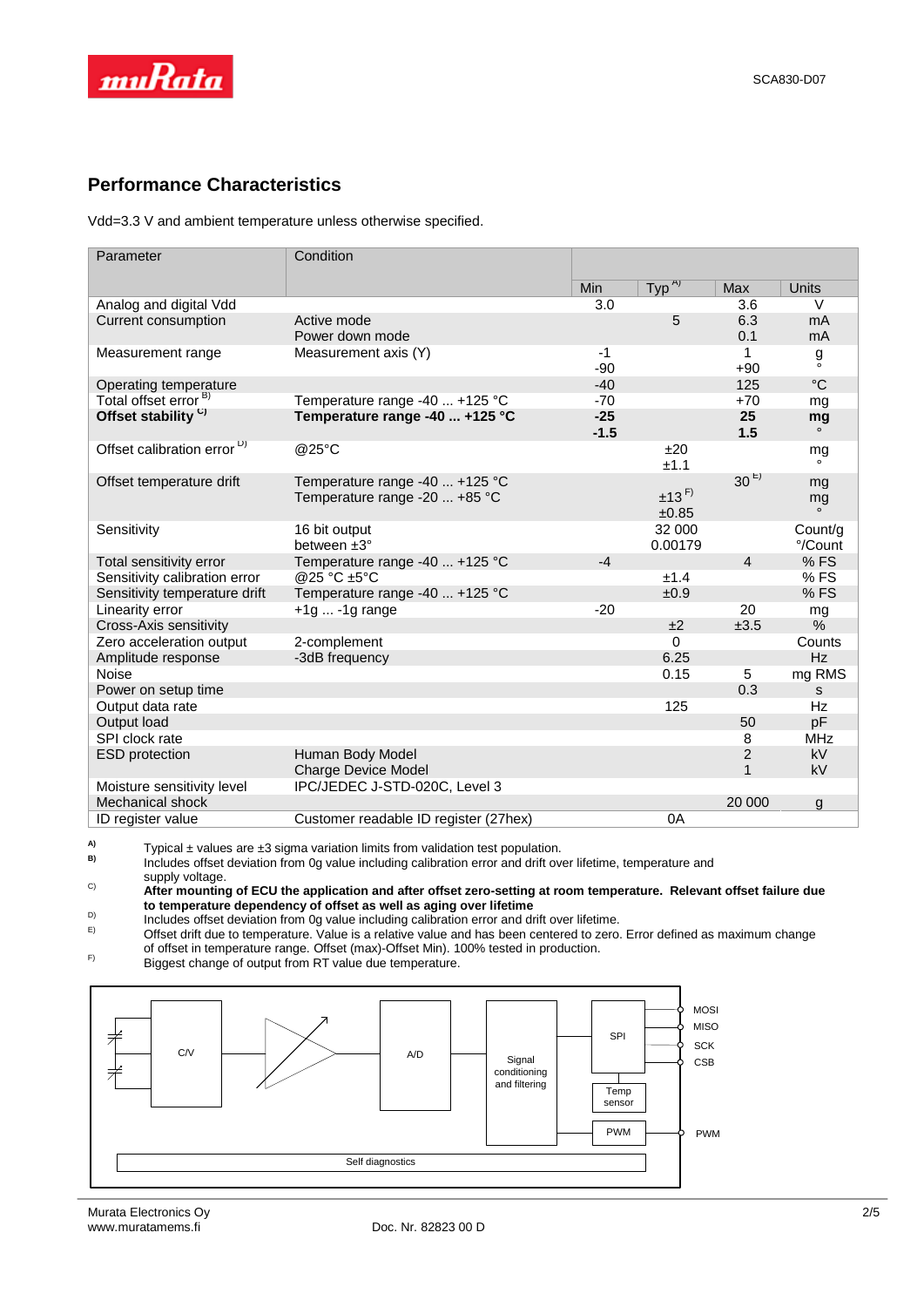

**Figure 1.** SCA830-D07 Block diagram



## **Typical Performance characteristics**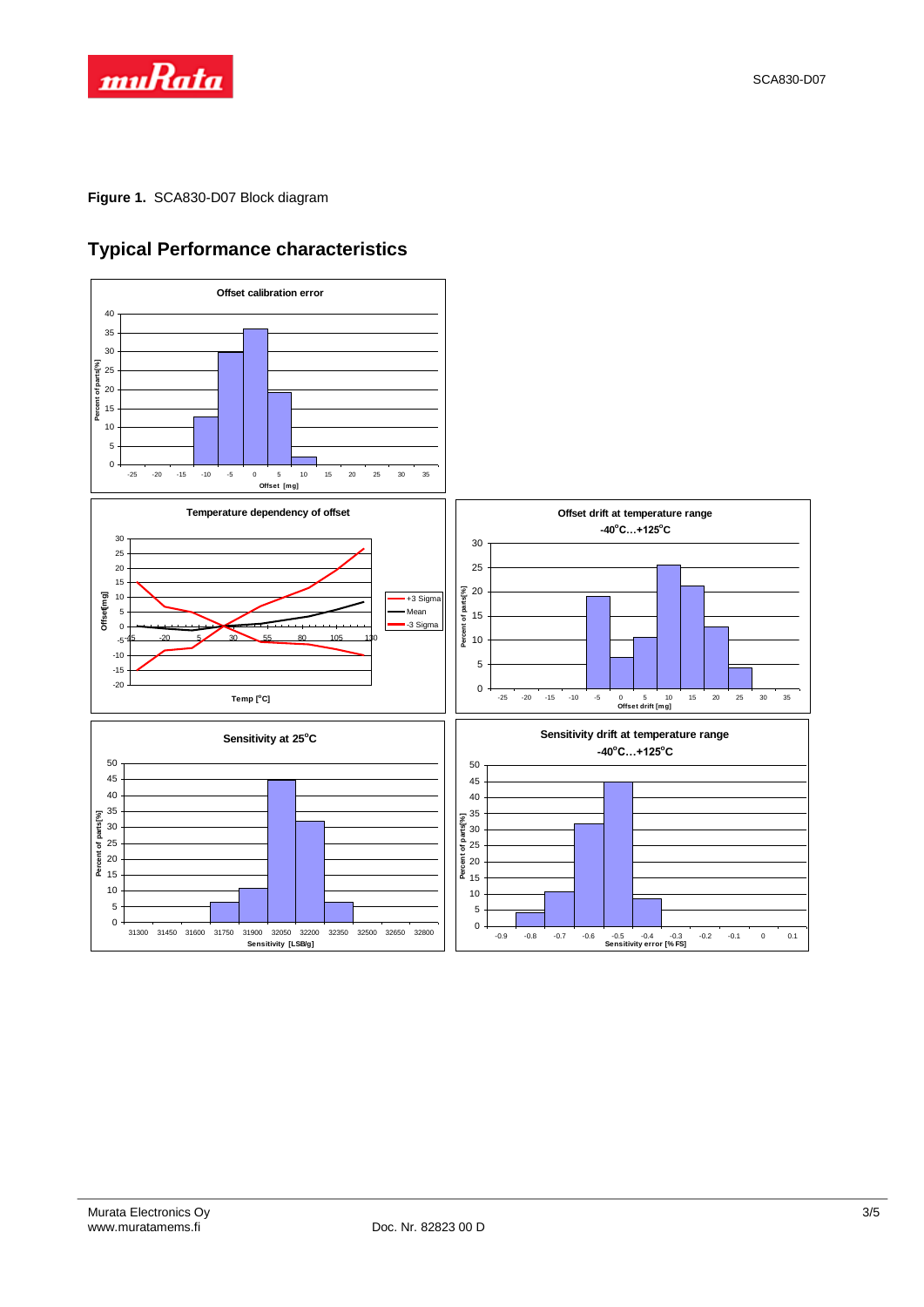

#### **Measument directions**



**Figure 1.** Accelerometer measuring directions



**Figure 2.** Zero acceleration output position

## **Housing dimensions**



**Figure 3**. Housing dimensions